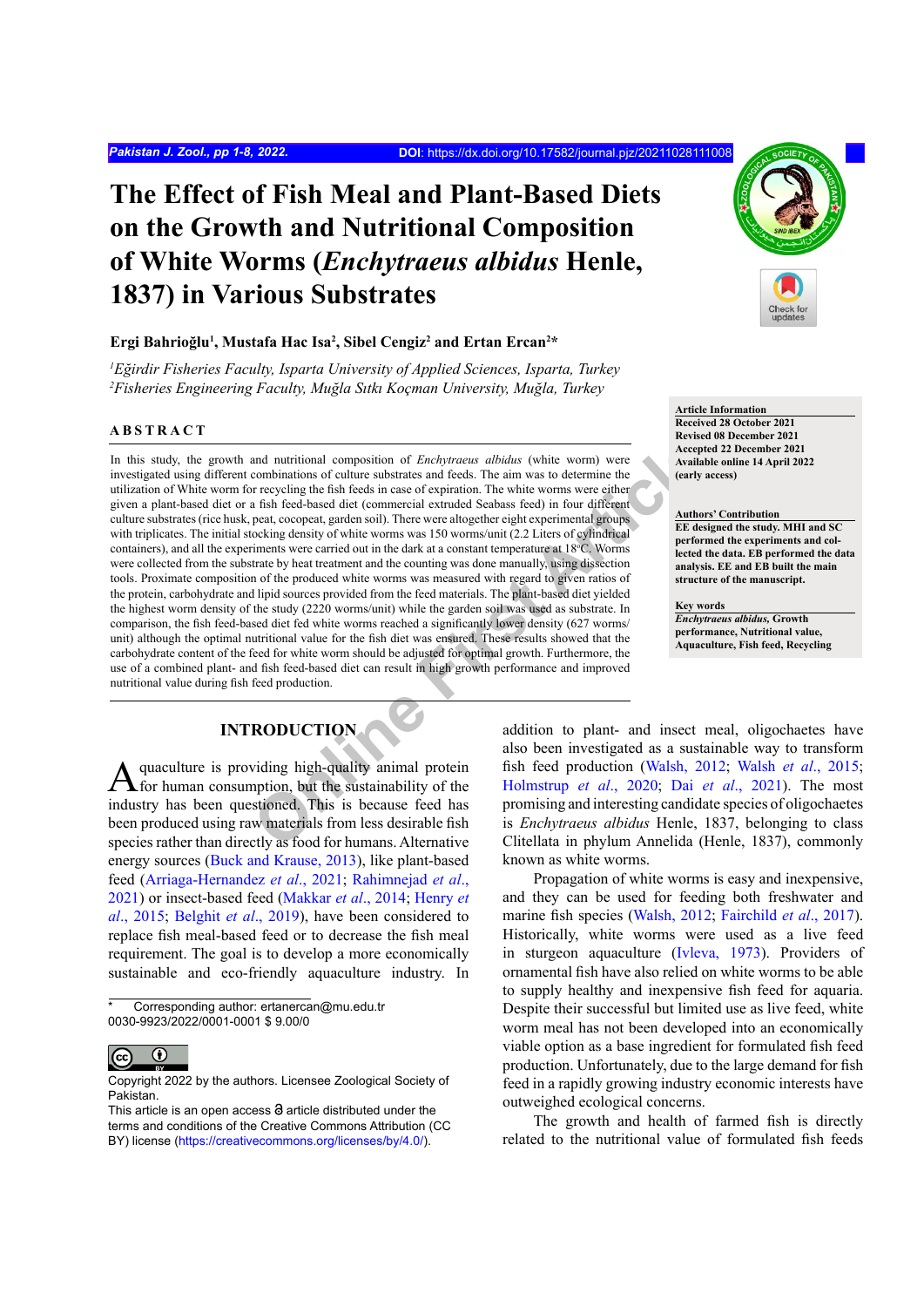[\(Aksnes](#page-5-0) *et al*., 1997). Especially, successful fish larvae production cycles in hatcheries depend on live feeds and their nutritional value [\(Tocher, 2010](#page-7-2)). The quality of formulated fish feed is dependent on the nutritional value of the ingredients. The protein requirement of ornamental fishes has been reported as 30-50% ([Lubzens](#page-6-10) *et al*., 1989; [Sales and Janssens, 2003\)](#page-7-3) and as 40-70% for marine fish juveniles ([Cahu and Infante, 2001\)](#page-6-11) in the study done by [Fairchild](#page-6-8) *et al*. (2017). Several studies suggest that white worms can be a valuable source of ingredients for fish feed as evaluation has shown them to be rich in proteins (45-70% of dry weight) and lipid (15-20% of dry weight) content [\(Walsh, 2012;](#page-7-0) Walsh *et al*[., 2015;](#page-7-1) [Fairchild](#page-6-8) *et al*., [2017](#page-6-8); [Holmstrup](#page-6-6) *et al*., 2020; Dai *et al*[., 2021\)](#page-6-7). However, the nutritional value of white worms is also determined by interactions between feed, substrate and culture conditions [\(Fairchild](#page-6-8) *et al*., 2017). Therefore, it is important to develop appropriate feed materials for the white worm culture to provide an optimal nutritional value for fish feed production. According to literature, industrial scale fish feed production with white worms can be achieved by producing large quantities of white worms as it was produced for sturgeon culture in the former Soviet Union ([Ivleva, 1973](#page-6-9); Vedrasco *et al*., 2002; Fairchild *et al*., 2017).

In this study, the growth rate and nutritional composition of white worms were investigated after propagation on two different feeds (plant-based and fish feed-based) in the four different substrates (rice husk, peat, cocopeat, garden soil). Our primary purpose was to identify the best substrate and feed combination for optimal growth of white worms and to contribute to the further development of alternative ingredients that are nutritionally appropriate for fish feed production while considering white worms as biological recyclers.

# **MATERIALS AND METHODS**

## *Origin of biological material and rearing conditions*

White worms were obtained from the Aquaculture Research Facility of Muğla Sıtkı Koçman University (Muğla, Turkey) and maintained in laboratory cultures under controlled conditions in garden soil (moistened to 40- 50%) before the experiment to obtain the required number of individuals for this study design. Rearing throughout the study took place at a constant temperature ( $18 \pm 1$ °C), a stable pH  $(6.2 \pm 0.2)$  in the soil (sterilized and dried before use) and in the dark. The start culture of *E. albidus* was fed twice a week with finely ground and autoclaved oats flakes [\(Amorim](#page-5-1) *et al*., 2005b). It took about one month to reach the required 5000 worms to start experiments.

#### *Feed preparation*

Commercial (Çamlı, İzmir, Turkey) extruded seabass

feed (f, fish feed-based diet) and plant-based diet (p) were used in this experiment. Fish feeds were 8 months old which means that the shelf life expired 2 months ago (recommended shelf life was 6 months). Fish feeds were stored at room temperature in the fish farm. There was no air conditioning. These fish feed pellets were preserved with their physical features. All the feeds were immediately brought to laboratory then kept at  $+4$  °C. Fish feeds were powdered with a grinder before the diet preparation. The plant-based feed (p) was provided as a dry powder from the local marketplace consisted of whey (10%), whey protein concentrate (1.5%), skimmed milk (9%), lactose (61%), galactooligosaccharide (2), fructooligosaccharides (2%), vegetable oil (10%) and fish oil (4.5%). Both of the diets were prepared as a paste with addition of water. Briefly, 15 ml of sterilized distilled water was added to 22.5 g of this dry powder in the sterilized glass petri dish and mixed until the paste was homogenized for all diets.

### *Experimental design*

white worms is also determined by<br>
were prepared as a paste with a<br>
rol, substrate and culture conditions<br>
To Therefore, it is important to<br>
this dry powder in the sterilized distilled wate<br>
even meterials for the white wo Cylindrical plastic containers (Ø: 25 cm) were used to culture *E. albidus.* All the equipment and materials were sterilized before use in an autoclave. Four substrate materials and two feed types (eight experimental groups in total) were tested in triplicate to evaluate their effect on the growth performance of *E. albidus*. Either peat (P), rice husk (R), cocopeat (C) or garden soil (G) were used as the substrate. All culture containers were filled with substrate material to a final depth of 4.5 cm (approx. 2.2 L). All the prepared diets were distributed equally (approx. 9.3 g/container) to each culture container by placing the paste on the top of the substrate and then covered with a sterilized glass-lid to reduce the risk of contamination. Feeding was done ad-libitum by checking absence of feed in the containers daily. Each culture was started with 150 individuals of *E. albidus,* equivalent to a density of 7 worms/100 cm3 . Mean weights of worms was measured as  $0.011 \pm 0.002$  g. The feeding experiment started after a 10-day long adaptation period and continued for 50 days. Harvesting was done with the help of a heat source under the plastic container and white worms collected from top. Thereafter, the substrate was spread over drying paper so the remaining worms could be collected. Counting of white worms was done manually with dissection tools at the beginning and the end of the experiment.

#### *Proximate composition analysis*

The proximate composition analysis of produced white worms was done in the Seafood Processing Laboratories of Fisheries Engineering Faculty of Muğla Sıtkı Koçman University. The sampling pool consisted of 0.5 g organic material (white worms) from each replicate (totally 1.5 g from each group). Sampling and proximate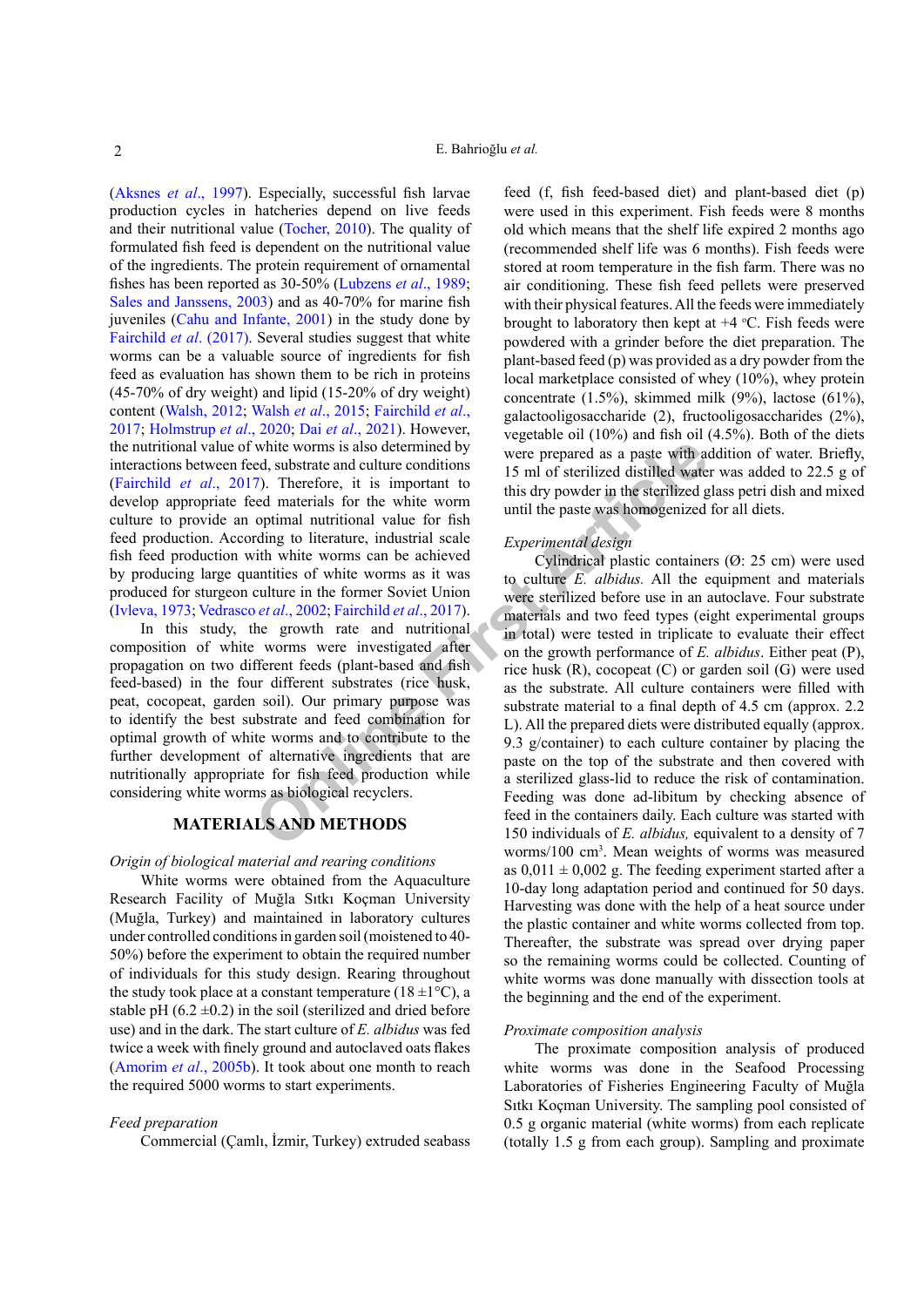composition analysis were done after 50 days of feeding trial. Initially all the worms came from same culture condition. Therefore, Initial proximate composition of the worms was not analyzed and discussion was made on final differences that was occurred between the experimental groups. Collected white worms from each group were homogenized in a glass beaker, then analyzed for the proximate proportion of protein (Kjeldahl method, [AOAC 928.08, 2002](#page-5-2)), lipid ([Bligh and Dyer; 1959](#page-6-12)), ash ([AOAC 950.46, 1990](#page-5-3)), moisture ([AOAC, 1995\)](#page-5-4), and total carbohydrate ([Merrill and Watt, 1974](#page-6-13)). The nutritional composition of the plant-based and fish feed-based diets were provided by the food producers [\(Table I](#page-2-0)). The content of vitamins, minerals and proximate composition of feeds were provided by the food producers.

<span id="page-2-0"></span>**Table I. Nutritional composition, vitamin, and mineral content of plant-based and fish feed-based diets which was used to feed** *E. albidus***.**

|                                |       | Plant-based diet Fish feed-based diet |  |  |  |  |
|--------------------------------|-------|---------------------------------------|--|--|--|--|
| Proximate composition (g/100g) |       |                                       |  |  |  |  |
| Protein                        | 4.70  | 50                                    |  |  |  |  |
| Lipid                          | 14.30 | 20                                    |  |  |  |  |
| Carbohydrates                  | 77.00 | 15                                    |  |  |  |  |
| Moisture                       | 3.00  | 12                                    |  |  |  |  |
| Cellulose                      | 1.00  | 3                                     |  |  |  |  |
| <b>Vitamins</b>                |       |                                       |  |  |  |  |
| Vit A (IU/kg)                  | 11200 | 12500                                 |  |  |  |  |
| Vit D3 (IU/kg)                 | 4000  | 2500                                  |  |  |  |  |
| Vit $E$ (IU/kg)                | 45    | 300                                   |  |  |  |  |
| Vit $C$ (mg/kg)                | 300   | 1000                                  |  |  |  |  |
| Vit B1 $(mg/kg)$               | 5     |                                       |  |  |  |  |
| Vit B2 $(mg/kg)$               | 8     | 30                                    |  |  |  |  |
| Vit $B12(mg/kg)$               | 0.007 | 0.02                                  |  |  |  |  |
| Inositol $(mg/kg)$             |       | 780                                   |  |  |  |  |
| Choline (mg/kg)                |       | 3000                                  |  |  |  |  |
| Minerals (mg/kg)               |       |                                       |  |  |  |  |
| Sodium                         | 940   | 6                                     |  |  |  |  |
| Calcium                        | 4250  | 5                                     |  |  |  |  |
| Phosphorus                     | 3200  | 15                                    |  |  |  |  |

## *Statistical analysis*

Normality of data was defined by using Shapiro-Wilk Test. The effect of feed and substrate types on the growth performance and the proximate composition of *E. albidus* were determined by two-way ANOVA. When ANOVA tests indicated significant effects of feed treatment, substrate type or combination of feed and substrate on

worm numbers, Tukey's HSD/ Kramer tests were run to identify differences between the groups. Nutritional compositions of the produced worms were also compared with Tukey's HSD pairwise comparison tests. Replicate culture containers were considered experimental units (N = 3) for all statistical analysis. SPSS 22.0 software was used for the statistical analysis and the null hypothesis (no significant difference between experimental groups) was rejected when the calculated p-value was < 0.05. The error terms included with the symbol  $\pm$  represents Standard Deviations.

#### **RESULTS**

ond producers.<br> **ON a roughly and the manufolical state of the substrate data state of the substrate combinations were signal<br>
<b>ON a rat-based diet Fish feed-based diets which**<br> **ON a roughly discussed by Fig. 1)**. The wor The final population size and density of *E. albidus* were significantly affected by feed type and substrate type (one-way ANOVA,  $p < 0.001$ , [Table II\)](#page-2-1). All the feed and substrate combinations were also affected worm production and final density (two-way ANOVA  $p < 0.001$ , [Table II,](#page-2-1) Fig. 1). The worm densities significantly increased in the Cp (cocopeat-plant-based diet), Cf (cocopeat-fish feed based diet), Pp (peat-plant based diet), Gp (garden soilplant based diet), and Gf (garden soil-fish feed based diet) groups. Significantly decreased final worm numbers and densities were observed in the Rp (rice husk-plant based diet), Rf (rice husk-fish feed based diet), and Pf (peat-fish feed based diet) groups at the end. Best final worm density was observed at the Gp combination ( $101 \pm 4.02$  worm/ $100$ cm<sup>3</sup>), but Pp (89  $\pm$  2.90 worm/100 cm<sup>3</sup>) combination had similar final worm density although there was a significant difference between these two combinations ( $p < 0.001$ ). Final numbers of worm counted as  $2220 \pm 88.36$  worm/ container in Gp combination and  $1957 \pm 63.75$  worm/ container in Pp combination. The lowest numbers of worms recorded as  $57 \pm 3.27$  worm/container after fish feed treatment in rice husk substrate (Rf combination).

> <span id="page-2-1"></span>**Table II. White worm population sizes after 50 days of feeding experiments. All the values are given as number of worms per culture box (2.2 Liter). Statistical differences and abbreviations were given in the related text. Abbreviation of feeding groups were created by using the cross section of rows and columns in the table (Rf, Rp, Cf, Cp, Pf, Pp, Gf, Gp). Standard deviation is given with (±).**

|                 | <b>Fishfeed-based</b><br>diet (f) | Plant-based diet (p)               |
|-----------------|-----------------------------------|------------------------------------|
| Rice husk $(R)$ | $57 \pm 3.26^{\circ}$ (Rf)        | $141 \pm 6.53^{ab}$ (Rp)           |
| Cocopeat(C)     | $271 \pm 4.32^b$ (Cf)             | $528 \pm 8.04$ <sup>c</sup> (Cp)   |
| Peat $(P)$      | $78 \pm 2.16^{\circ}$ (Pf)        | $1957 \pm 63.74^{\text{d}}$ (Pp)   |
| Garden soil (G) | $627 \pm 28.08$ ° (Gf)            | $2220 \pm 88.36$ <sup>e</sup> (Gp) |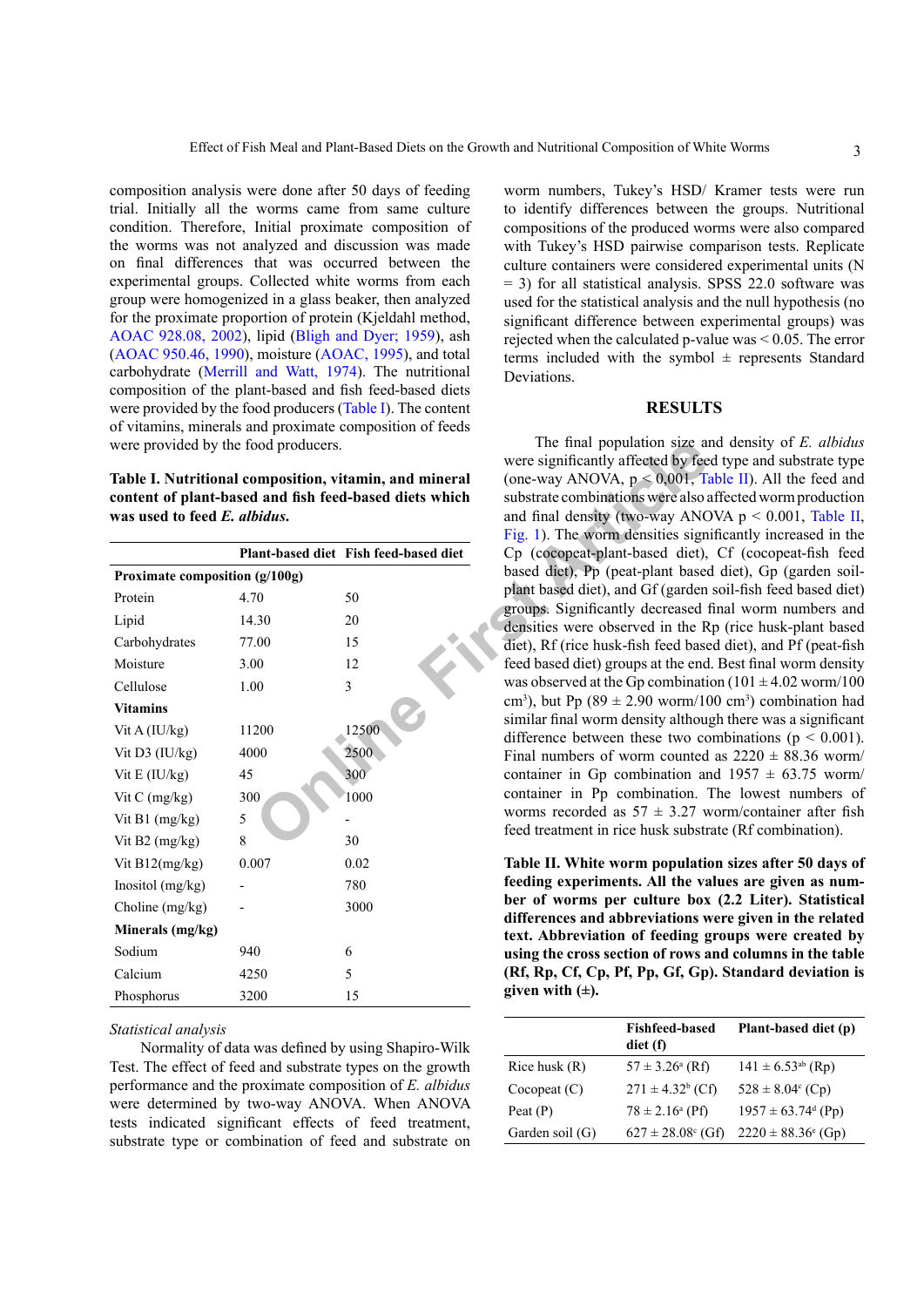

<span id="page-3-0"></span>Fig. 1. Bars shows the worm numbers as percentage. Comparison done by substrate types and each bar belongs to different feed treatment. The zero point (-) of the graph is initial worm density  $(7 \text{ worms}/100 \text{ cm}^3)$ . Lines on the bars shows errors and letters represents the significant differences between treatments (p-value given in the text as they are differentiated according to the experimental group).

Compast<br>
<sup>Frost</sup> Plant-Based Diet<br> **Compast**<br> **Compast**<br> **Compast**<br> **Compassion Carry Compassion and Significance were the worm numbers as percentage.<br>
<b>Compassion and the experiments on dry**<br> **Compassion and the sense of** If we evaluate the results on the basis of feeding treatment, the numbers of the worms obtained from the plant-based diet was greater than the fish feed-based diet in general. Fish feed fed groups were significantly different among all substrate groups and the best growth rate was observed in the garden soil substrate (Gf) with 627 white worms (Tukey's HSD, pairwise t-test, p<0.05). In contrast, even fewer worm numbers than the initial number of 150 worms/container were observed in the rice huskfish feed (Rf) group and the peat - fish feed (Pf) group (57 worms and 78 worms, respectively). The cocopeatfish feed (Cf) group sustained lower population growth; however, number of white worms (271 individuals) were significantly increased for this group compared to Rf and Pf groups ( $p<0.001$ ). The number of worms were slightly decreased with the combination of Rice husk and plantbased feed (Rp), but it was not statistically significant from the initial numbers  $(p>0.05)$ . The plant-based feed (p) yielded good results that could be observed with the cocopeat-plant based feed (Cp), peat-plant based feed (Pp), and garden soil-plant based feed (Gp) combinations. These combinations resulted in more than a 3-fold (24 worms/100 cm<sup>3</sup>), a 13-fold (89 worms/100 cm<sup>3</sup>), and a 14-fold (101 worms/100 cm3 ) increase in worm numbers, respectively  $(p<0.001, Fig. 1)$  $(p<0.001, Fig. 1)$  $(p<0.001, Fig. 1)$ .

The nutritional composition of white worms was analyzed only in the groups Pf, Pp, Gf, and Gp. The other experimental groups yielded with insufficient number of worms. The nutritional composition of analyzed groups was significantly altered during the feed treatment, except for the moisture content ( $p<0.001$ ). However, all substrate types had little effect on protein, lipid, carbohydrate, and moisture levels, although a significant effect was observed on the ash content of the worms  $(p<0.001, Fig. 2)$  $(p<0.001, Fig. 2)$  $(p<0.001, Fig. 2)$ . Fish feed-fed worms had significantly higher protein content (56.7-57.1% in dry weight), but lower lipid (22.5-24.2% in dry weight) and lower carbohydrate (2.6-2.7% in dry weight) levels compared to worms fed a plant-based diet (p<0.05, [Table III](#page-3-2), [Fig. 2](#page-3-1)).

<span id="page-3-2"></span>**Table III. Nutritional values of white worms at the end of the experiments on dry weight basis. Statistical differences and significance were given in the text (Gp, garden soil-plant based diet; Gf, garden soil-fish feed based diet; Pp, peat-plant based diet; Pf, peat-fish feed base diet). Standard deviation is given with (±).**

| (%) | <b>Dry Protein</b>                                                                       | Lipid                                                                   | Carbohydrate Ash |                               |  |  |
|-----|------------------------------------------------------------------------------------------|-------------------------------------------------------------------------|------------------|-------------------------------|--|--|
| Gp  |                                                                                          | $38.58 \pm 1.86^a$ $42.41 \pm 2.79^a$ $12.51 \pm 1.06^a$                |                  | $6.51 \pm 0.42^a$             |  |  |
|     | Gf $57.44 \pm 1.47$ $21.55 \pm 1.22$ $2.70 \pm 0.48$                                     |                                                                         |                  | $18.31 \pm 1.25^b$            |  |  |
| Pp  |                                                                                          | 38.85±5.08 <sup>a</sup> 39.44±2.33 <sup>a</sup> 11.78±0.81 <sup>a</sup> |                  | 9.94 $\pm$ 0.95 $\degree$     |  |  |
| Pf  | $57.13 \pm 1.81^{\mathrm{b}}$ 24.24 $\pm 1.42^{\mathrm{b}}$ 2.58 $\pm 0.04^{\mathrm{b}}$ |                                                                         |                  | $14.38 \pm 0.80$ <sup>d</sup> |  |  |



<span id="page-3-1"></span>Fig. 2. Proximate composition of the four group in dry weight basis which were yielded enough to conduct composition analysis. The letters above the bars represents significance.

# **DISCUSSION**

Most of the research articles were related on avoidance behavior [\(Amorim](#page-5-5) *et al*., 2005a, [2008](#page-5-6); Lobe *et al*[., 2018](#page-6-14)) and toxicity tests on survival, reproduction and growth (Arrate *et al*[., 2002;](#page-5-7) [Amorim](#page-5-1) *et al*., 2005b; [Fernandes](#page-6-15) *et al*[., 2020](#page-6-15)) instead of commercial scale production of white worms. Only some growth and reproduction data were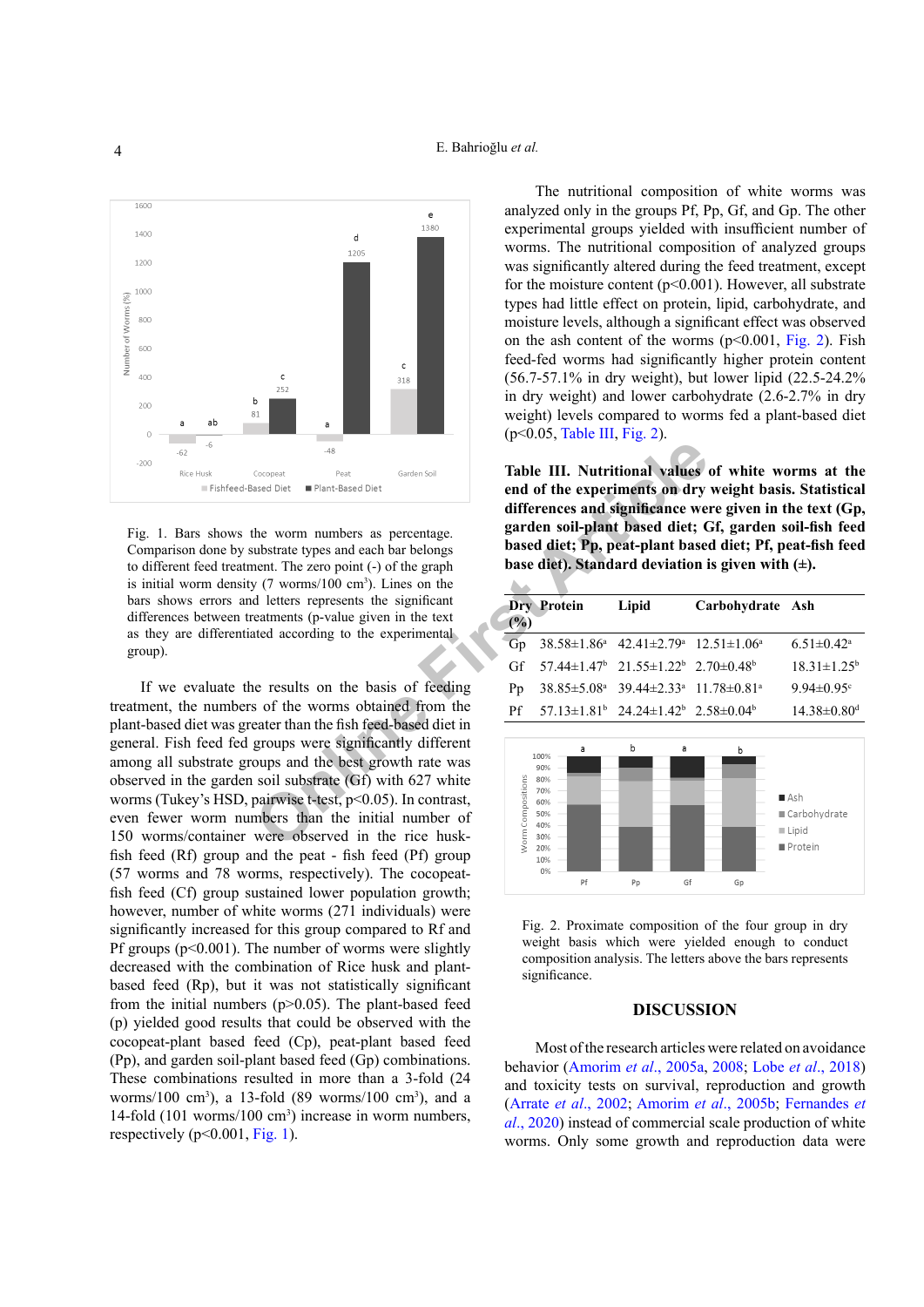available in literature for the feeding potential of white worms ([Memiş](#page-6-16) *et al*., 2004; [Fairchild](#page-6-8) *et al*., 2017; [Dai](#page-6-7) *et al*[., 2021\)](#page-6-7). Accordingly, the aim of the present study was to determine the optimal feed/substrate type combination for white worm culture that also allowed the best nutritional composition while using an expired (not degraded) fish feed for recycling purposes.

In of *E. albidus.* Highly significant Amorim *et al.* (2005b) recomment (2005b) recomment of the study of *E. albidus* should convert (plant feed) and  $6-26\%$  clay to achieve an accept ture there were 7 vorms/100 cm<sup>3</sup> *E. albidus* productivity is largely dependent on finding the best combination of substrate and feed type, and notable effects can be observed even in short-term studies ([Fairchild](#page-6-8) *et al*., 2017) because the white worm generation time is as short as 20 days (Ivleva,1973; [Memiş](#page-6-16) *et al*[., 2004\)](#page-6-16). In the present study, feed and the substrate combinations had significant effects on propagation and nutritional composition of *E. albidus.* Highly significant differences were observed after 7 weeks and were most promising for the Pp (peat substrate/plant feed) and the Gp (garden soil substrate/plant feed) combination. At the start of the culture there were 7 worms/100 cm<sup>3</sup> that increased to 89 worms/100  $\text{cm}^3$  and 101 worms/100 cm3 density per culture container over the course of the experiment, respectively. Fairchild *et al*. (2017) started with a higher density of 210 worms/100 cm<sup>3</sup> and reported a 6-fold population increase within 12 weeks; more specifically 1321 worms/100 cm<sup>3</sup> in the bread fed groups. In comparison, our result was a 13-fold population increase after only 6 weeks of culture. Furthermore, the plant-feed/natural garden soil combination sustained a similar worm population growth to the 12-fold increase of the mentioned study at University of New Hampshire [\(Fairchild](#page-6-8) *et al*., 2017) although their starting density was notable higher than in the present study. It is worth mentioning that the high population growth obtained in the present study could be related to the substrate (natural garden soil) that was used for the adaptation period as we used newly prepared substrate. It is supported by the findings of [Ivleva \(1973\)](#page-6-9) who mentioned that the used substrates or combination of used and new substrates give the best growth results for new worm cultures ([Fairchild](#page-6-8) *et al*[., 2017](#page-6-8)). In this point of view, we can say that our results can be improved while the culture gets older by time and partial substrate replacement could be done for better culture conditions.

The inhibited growth of white worms cultured in rice husk (3-6 worms/100 cm<sup>3</sup>) could be related to substrate type as worm numbers decreased below the initial numbers (7 worms/100 cm<sup>3</sup>) in both feed groups. It is known that worms require a soft and more porous substrate ([Amorim](#page-5-1) *et al*., [2005b](#page-5-1)) and the negative impact of rice husk was expected. Although the impact of the cocopeat on worm growth and final densities differed between the feed treatments, the results obtained from this groups were not sufficient

for White worm culture. However, it was observed that the Fish feed diet (Cf) supported survival but it was not effective for white worm population growth in cocopeat substrate ( $12 \text{ worms}/100 \text{ cm}^3$ ). In the case of Cocopeat and Plant-based feed combination (Cp), the white worms had a relatively increased density (24 worm/100 cm<sup>3</sup>) which can be related to the high carbohydrate content of the Plantbased feed. But it is still more supportive for survival and relatively enough for population growth. The peat substrate had a negative impact on worm density in the Pf group (4 worms/100 cm<sup>3</sup>) and it could be related to the high organic matter and clay content. Peat is organic soil that contains large amounts  $(>=20\%)$  of organic matter (OM) and that is rich in minerals (up to 60% clay) that support plant growth. Amorim *et al*. (2005b) recommended that suitable soils for the study of *E. albidus* should consist of 2.5-8.0% OM and 6-26% clay to achieve an acceptable worm reproduction. Thus, peat could not be a good substrate alone when fish feed was used for *E. albidus* production. Promising worm densities were obtained with the Pp  $(89 \text{ worms}/100 \text{ cm}^3)$ and Gp (101 worms/100 cm<sup>3</sup>) combinations. Although the Pp and Gp combinations resulted in a similar final worm density, there was a significant difference between groups, and it appears to be related to substrate type. Worm densities are mostly determined by feed type and that would explain the highly significant changes of worm densities between experimental groups. Also, the plant feed results might suggest protective effect on white worm survival that counteract any negative effects of substrates. Dai *et al*. (2021) reported a highest worm density of 1300 worms/vial and it is approximately equal to 1625 worms/100 cm3 . In the same research, authors mentions that population density have negative impact on population growth in terms of biomass. Both of the studies [\(Fairchild](#page-6-8) *et al*., 2017; Dai *et al*., 2021) had higher densities then our study which means that the relation between density and biomass is not a concern for our research. Dai *[et al](#page-6-7)*. [\(2021\)](#page-6-7), fed the worms for 160 days to reach the maximum density and the biomass approximately 100 g live weight per liter of substrate. In our study highest population biomass was observed as 11.10 g live weight per liter of substrate. This means that the growth of the white worms with both fish-feed based and plant-based diet could not be hampered by crowding. One of our purposes was to determine the recycling potential of expired fish feeds by using white worms. The efficiency of recycling process can be increased by adjusting the environmental conditions according to the literature. [Holmstrup](#page-6-6) *et al*. (2020) found that the white worms yield much higher if the substrate is moistened with saline water instead of freshwater.

The substrate type appears to have significant impact on *E. albidus* population growth ([Fig. 1](#page-3-0)). It was, however,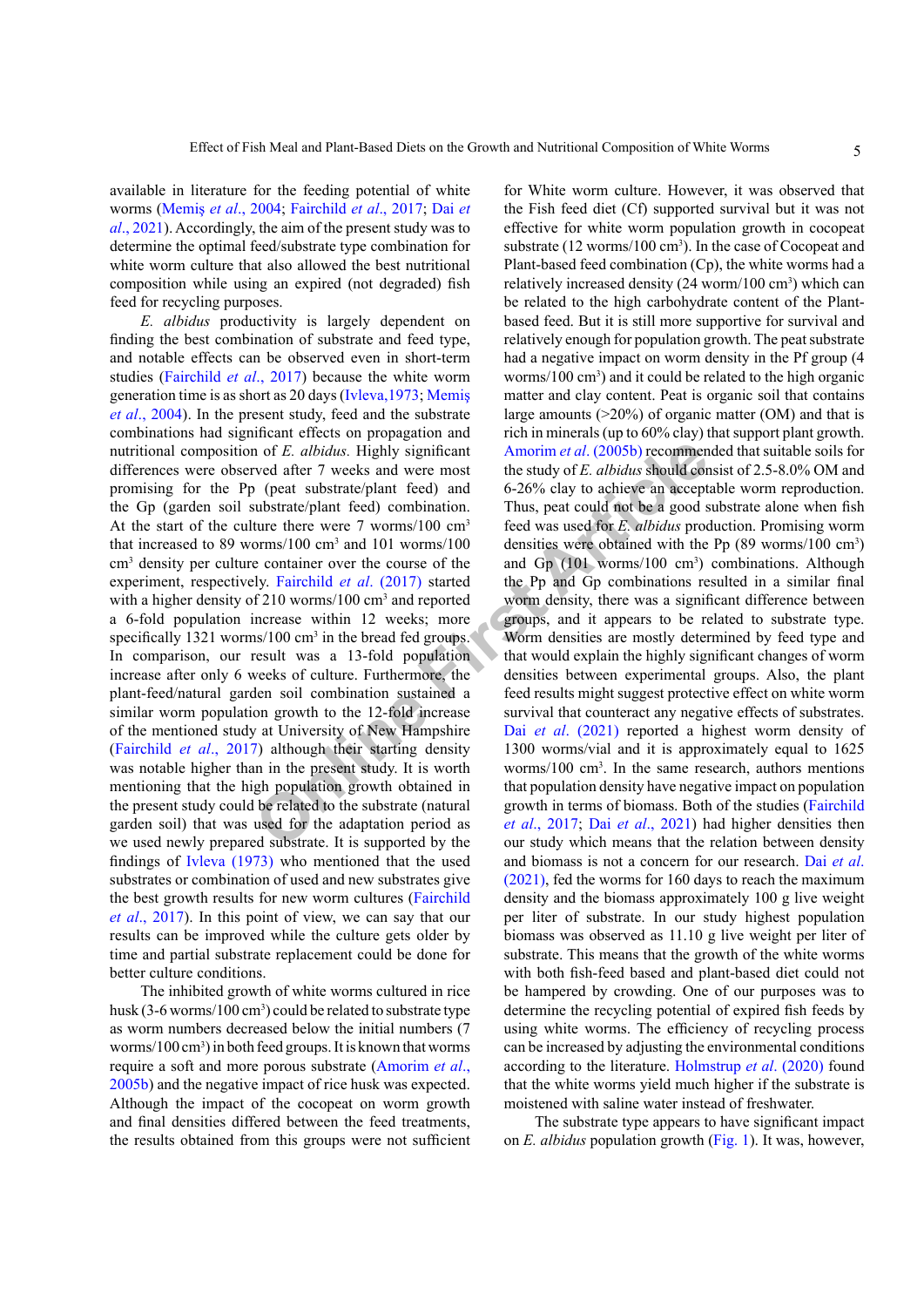not possible to identify why, as the nutritional- and mineral composition of individual substrate types were not known.

The Rf and Rp groups were not included in this analysis as the total biomass and final population density is not promising for both feed type. However, our statistical analysis showed that the nutritional composition (protein, lipid, carbohydrates) of the propagated worms was highly dependent on feed type. The ash content was significantly affected by substrate type and it could be explained by the mineral contents of the substrate ([Fig. 2](#page-3-1)). Therefore, we can conclude that the worm nutritional content is not affected by the substrate type alone but also that the combination of substrate and feed type notably altered the ash content of white worms.

ntent (38.6-57.1%) of produced<br>study equals values reported for<br>all the protein content of<br>the protein content of<br>all (2020), the protein content of<br>and massed energy articles in aquaculture is reported to be<br>and massed co The protein content (38.6-57.1%) of produced white worms in this study equals values reported for live feeds currently used in aquaculture. According to [Radhakrishnan](#page-6-17) *et al*. (2020), the protein content of commonly used live feeds in aquaculture is reported to be 63.2% in Copepods, 53.8% in Artemia, 51.3% in Rotifers (Rocha *et al*[., 2017\)](#page-6-18), and 39.68% in Daphnia (Cheban *et al*[., 2017](#page-6-19)). The said publication also reports that the lipid content of these live feeds is 8.8% for Copepods, 18.1% for Artemia, 12% for Rotifers (Rocha *et al*., 2017) and 24.99% for Daphnia (Cheban *et al*., 2017). It shows that the lipid content (22.5-42.4%) of white worms produced in present study is comparable to that of the mentioned live feeds. Worms from the fish feed-fed groups (Pf, Gf) had optimal protein and lipid values, but the final worm density was consistently lower than in the Plant-based feed groups (Pp and Gp). Taken together, our results suggest that expired fish feed can be recycled with white worms if the appropriate carbohydrate levels provided in ration and that these white worms have a sufficient protein and carbohydrate content to be made into a high-quality ingredient for fish feed production. This recycling strategy would be a step towards a more sustainable industry as fishmeal then could be replaced with white worm meal. White worm meal or similar meals [\(Belghit](#page-6-5) *et al*., 2020; [Shekarabi](#page-7-5) *et al*., 2021) should be evaluated further as an alternative fish feed ingredient.

## **CONCLUSION**

It is shown that expired fish feed can be recycled with the help of *E. albidus* and that white worms can be an alternative fish feed ingredient as it has been proven that their protein and lipid content is similar to the nutritional composition of live feeds and commercial extruded fish feeds.

#### **ACKNOWLEDGEMENTS**

The present study was supported by 2209A project by TUBITAK. All the authors glad to have some help with the proximate composition analysis of the materials which were done by Dr. Yunus Alparslan, Dr. Cansu Metin, Dr. Hatice Yapıcı and Neslihan Ağralı in the Seafood Processing Laboratories of Fisheries Engineering Faculty at Muğla Sıtkı Koçman University.

#### *Statement of conflict of interest*

The authors have declared no conflict of interest.

# **REFERENCES**

- <span id="page-5-0"></span>Aksnes, A., Izquierdo, M.S., Robaina, L., Vergara, J.M., and Montero, D., 1997. Influence of fish meal quality and feed pellet on growth, feed efficiency and muscle composition in gilthead seabream (*Sparus aurata*). *Aquaculture*, **153**: 251-261. [https://doi.org/10.1016/S0044-8486\(97\)00046-X](https://doi.org/10.1016/S0044-8486(97)00046-X)
- <span id="page-5-6"></span>Amorim, M.J.B., Novais, S., Rombke, J., and Soares, A.M.V.M., 2008. Avoidance test with Enchytraeus albidus (Enchytraeidae): Effects of different exposure time and soil properties. *Environ. Pollut*., **155**: 112-116. [https://doi.org/10.1016/j.](https://doi.org/10.1016/j.envpol.2007.10.028) envpol.2007.10.028
- <span id="page-5-5"></span>Amorim, M.J.B., Rombke, J., and Soares, A.M.V.M., 2005a. Avoidance behaviour of *Enchytraeus albidus*: Effects of Benomyl, Carbendazim, phenmedipham and different soil types. *Chemosphere*, **59**: 501–510. <https://doi.org/10.1016/j.chemosphere.2005.01.057>
- <span id="page-5-1"></span>Amorim, M.J.B., Rombke, J., Scheffczyk, A., and Soares, A.M.V.M., 2005b. Effect of different soil types on the enchytraeids *Enchytraeus albidus* and *Enchytraeus luxuriosus* using the herbicide Phenmedipham. *Chemosphere.,* **61**, : 1102-1114. <https://doi.org/10.1016/j.chemosphere.2005.03.048>
- <span id="page-5-3"></span>AOAC, 1990. *Official methods of analysis* (13<sup>th</sup> Ed.) Association of Official Analytical Chemists, Official method 950.46, Washington, D.C., USA.
- <span id="page-5-4"></span>AOAC, 1995. *Official methods of analysis* (14<sup>th</sup> Ed.) Association of Official Analytical Chemists, Washington, DC., USA.
- <span id="page-5-2"></span>AOAC, 2002. *Protein content in meat*. 928.08. Official Method of Analysis  $(17<sup>th</sup>$  ed.), Gaithersburg, Maryland: Association of Official Analytical Chemists.
- <span id="page-5-7"></span>Arrate, J.A., Rodriguez, P., and Martinez-Madrid, M., 2002. Effects of three chemicals on the survival and reproduction of the oligochaete worm *Enchytraeus coronatus* in chronic toxicity tests. *Pedobiologia*,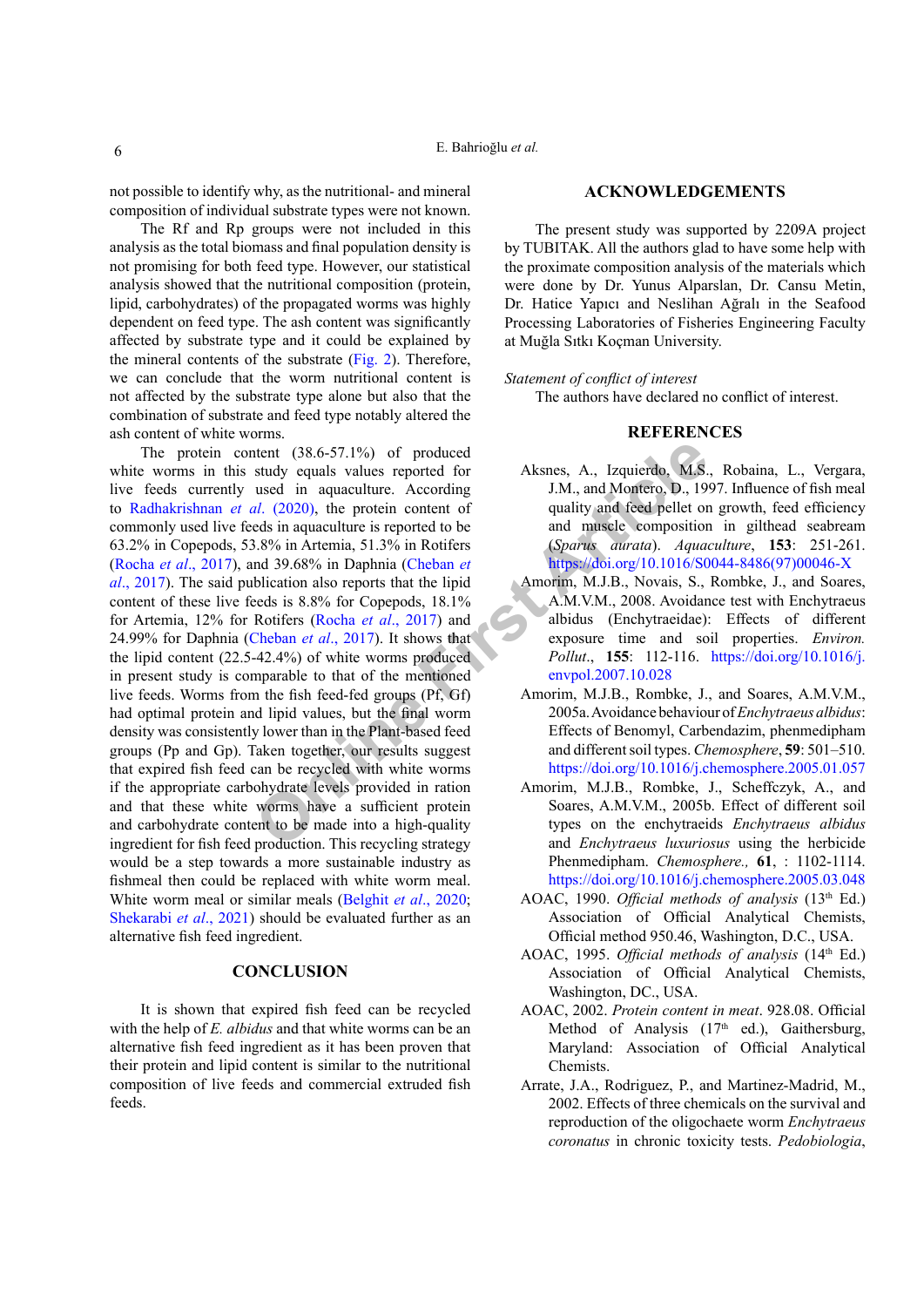**46**: 136–149. [https://doi.org/10.1078/0031-4056-](https://doi.org/10.1078/0031-4056-00120) [00120](https://doi.org/10.1078/0031-4056-00120)

- <span id="page-6-1"></span>Arriaga-Hernandez, D., Hernandez, C., Martinez-Montano, E., Ibarra-Castro, L., Lizárraga-Velázquez, E., Leyva-López, N., and Chávez-Sánchez, M.C., 2021. Fish meal replacement by soybean products in aquaculture feeds for white snook, *Centropomus viridis*: Effect on growth, diet digestibility, and digestive capacity. *Aquaculture*, **530**: 735823. [https://doi.org/10.1016/j.](https://doi.org/10.1016/j.aquaculture.2020.735823) [aquaculture.2020.735823](https://doi.org/10.1016/j.aquaculture.2020.735823)
- <span id="page-6-5"></span>Belghit, I., Liland, N.S., Gjesdal, P., Biancarosa, I., Menchetti, E., Li, Y., Waagbø, R., Krogdahl, Å., and Lock, E., 2019. Lock Black soldier fly larvae meal can replace fish meal in diets of sea-water phase Atlantic salmon (*Salmo salar*). *Aquaculture*, **503**: 609-619. https://doi.org/10.1016/j. [aquaculture.2018.12.032](https://doi.org/10.1016/j.aquaculture.2018.12.032)
- <span id="page-6-12"></span>Bligh, E.G. and Dyer, W.J., 1959. A rapid method of total lipid extraction and purification. *Can. J. Biochem. Physiol*., **37**: 911-917. https://doi.org/10.1139/o59- [099](https://doi.org/10.1139/o59-099)
- <span id="page-6-0"></span>Buck, B.H. and Krause, G., 2013. *Short expertise on the potential combination of aquaculture with marine-based renewable energy systems*. SeaKult-Sustainable Futures in the Marine Realm., pp. 58.
- <span id="page-6-11"></span>Cahu, C. and Infante, J.Z., 2001. Substitution of live food by formulated diets in marine fish larvae. *Aquaculture,* **200**: 161–180. https://doi. [org/10.1016/S0044-8486\(01\)00699-8](https://doi.org/10.1016/S0044-8486(01)00699-8)
- <span id="page-6-19"></span>Cheban, L., Hrynko, O., and Marchenko, M., 2017. *Nutritional value of Daphnia magna (Straus, 1820) under conditions of co-cultivation with fodder microalgae.* Biolohichni systemy, pp. 9. https://doi. [org/10.31861/biosystems2017.02.166](https://doi.org/10.31861/biosystems2017.02.166)
- <span id="page-6-7"></span>Dai, W., Slotsbo, S., and Holmstrup, M., 2021. Thermal optimum for mass production of the live feed organism *Enchytraeus albidus*. *J. Therm. Biol*., **97**: 10286.5. [https://doi.org/10.1016/j.](https://doi.org/10.1016/j.jtherbio.2021.102865) [jtherbio.2021.102865](https://doi.org/10.1016/j.jtherbio.2021.102865)
- <span id="page-6-17"></span><span id="page-6-8"></span>Fairchild, E.A., Bergman, A.M., and Trushenski, J.T., 2017. Production and nutritional composition of white worms *Enchytraeus albidus* fed different low-cost feeds. *Aquaculture*, **481**: 16-24. [https://](https://doi.org/10.1016/j.aquaculture.2017.08.019) [doi.org/10.1016/j.aquaculture.2017.08.019](https://doi.org/10.1016/j.aquaculture.2017.08.019)
- <span id="page-6-15"></span><span id="page-6-2"></span>Fernandes, S., Nogueira, V., Lourenço, J., Mendo, S., and Pereira, R., 2020. Inter-species bystander effect: Eisenia fetida and Enchytraeus albidus exposed to uranium and cadmium*. J. Hazard. Mater*., **399**: 122972. [https://doi.org/10.1016/j.](https://doi.org/10.1016/j.jhazmat.2020.122972) [jhazmat.2020.122972](https://doi.org/10.1016/j.jhazmat.2020.122972)

<span id="page-6-18"></span>Gerlich, H.S., Holmstrup, M., Bjerregaard, P., and

Slotsbo, S. 2020. Mercury (Hg2þ) interferes with physiological adaptations to freezing in the arctic earthworm *Enchytraeus albidus*. *Ecotoxicol. environ. Safe*., **204**: 111005. [https://doi.](https://doi.org/10.1016/j.ecoenv.2020.111005) [org/10.1016/j.ecoenv.2020.111005](https://doi.org/10.1016/j.ecoenv.2020.111005)

- <span id="page-6-4"></span>Henry, M., Gasco, L., Piccolo, G., and Fountoulaki, E., 2015. Review on the use of insects in the diet of farmed fish: Past and future. *Anim. Feed Sci. Technol*., **203**: 1-22. [https://doi.org/10.1016/j.](https://doi.org/10.1016/j.anifeedsci.2015.03.001) [anifeedsci.2015.03.001](https://doi.org/10.1016/j.anifeedsci.2015.03.001)
- <span id="page-6-6"></span>Holmstrup, M., Hovvang, M.H., and Slotsbo, S., 2020. Salinity of the growth medium is important for production potential and nutritional value of white worms (*Enchytraeus albidus* Henle). *Aquacult. Res*., **51**: 2885-2892. [https://doi.org/10.1111/](https://doi.org/10.1111/are.14627) are.14627
- <span id="page-6-16"></span><span id="page-6-14"></span><span id="page-6-13"></span><span id="page-6-10"></span><span id="page-6-9"></span><span id="page-6-3"></span>Ivleva, I.V., 1973. Enchytraeus albidus. In: *Mass cultivation of invertebrates: Biology and methods.*  Published for the National Marine Fisheries Service, NOAA., Washington, D.C., pp. 8–38.
- Computer Continuously and Marchenton (Salmon Calmo salar). Aquaculture,<br>
S. 1.20032<br>
2003. https://doi.org/10.1016/j.<br>
2003. Newsa, I.V., 1973. Enchytra<br>
2003. 2003. Shappid method of total<br>
2003. Tuleva, I.V., 1973. Enchy Lobe, P.D.D., Filser, J., and Otomo, P.V., 2018. Avoidance behaviour of *Enchytraeus albidus* (Oligochaeta) after exposure to AgNPs and AgNO3 at constant and fluctuating temperature. *Eur. J. Soil Biol*., **87**: 40–45. [https://doi.org/10.1016/j.](https://doi.org/10.1016/j.ejsobi.2018.05.002) ejsobi.2018.05.002
	- Lubzens, E., Tandler, A., and Minkoff, G., 1989. Rotifers as food in aquaculture. *Hydrobiologia*., **186**: 387– 400. <https://doi.org/10.1007/BF00048937>
	- Makkar, H.P., Tran, G., Heuzé, V., and Ankers, P., 2014. State-of-the-art on use of insects as animal feed. *Anim. Feed Sci. Technol*., **197**: 1-33. [https://doi.](https://doi.org/10.1016/j.anifeedsci.2014.07.008) [org/10.1016/j.anifeedsci.2014.07.008](https://doi.org/10.1016/j.anifeedsci.2014.07.008)
	- Memiş, D., Celikkale, M.S., and Ercan, E., 2004. The effect of different diets on the white worm (*Enchytraeus albidus* Henle, 1837) reproduction. *Turk. J. Fish. aquat. Sci*., **4**: 5–7.
	- Merrill, A.L. and Watt, B.K., 1974. Energy value of foods- basis and derivations, *USDA Agric. Handb*., **74**: 2-3.
	- Radhakrishnan, D.K., Ali, A.I., Schmidt, B.V., John, E.M., Sivanpillai, S., and Vasunambesan, S.T., 2020. Improvement of nutritional quality of live feed for aquaculture: An overview. *Aquacult. Res*., **51**: 1-17. <https://doi.org/10.1111/are.14357>
	- Rahimnejad, S., Zhang, J.J., Wang, L., Sun, W., and Zhang, C., 2021. Evaluation of *Bacillus pumillus* SE5 fermented soybean meal as a fish meal replacer in spotted seabass (*Lateolabrax maculatus*) feed. *Aquaculture*, **531**: 735975. [https://](https://doi.org/10.1016/j.aquaculture.2020.735975) [doi.org/10.1016/j.aquaculture.2020.735975](https://doi.org/10.1016/j.aquaculture.2020.735975)
	- Rocha, G.S., Katan, T., Parrish, C.C., and Kurt -Gamperl,